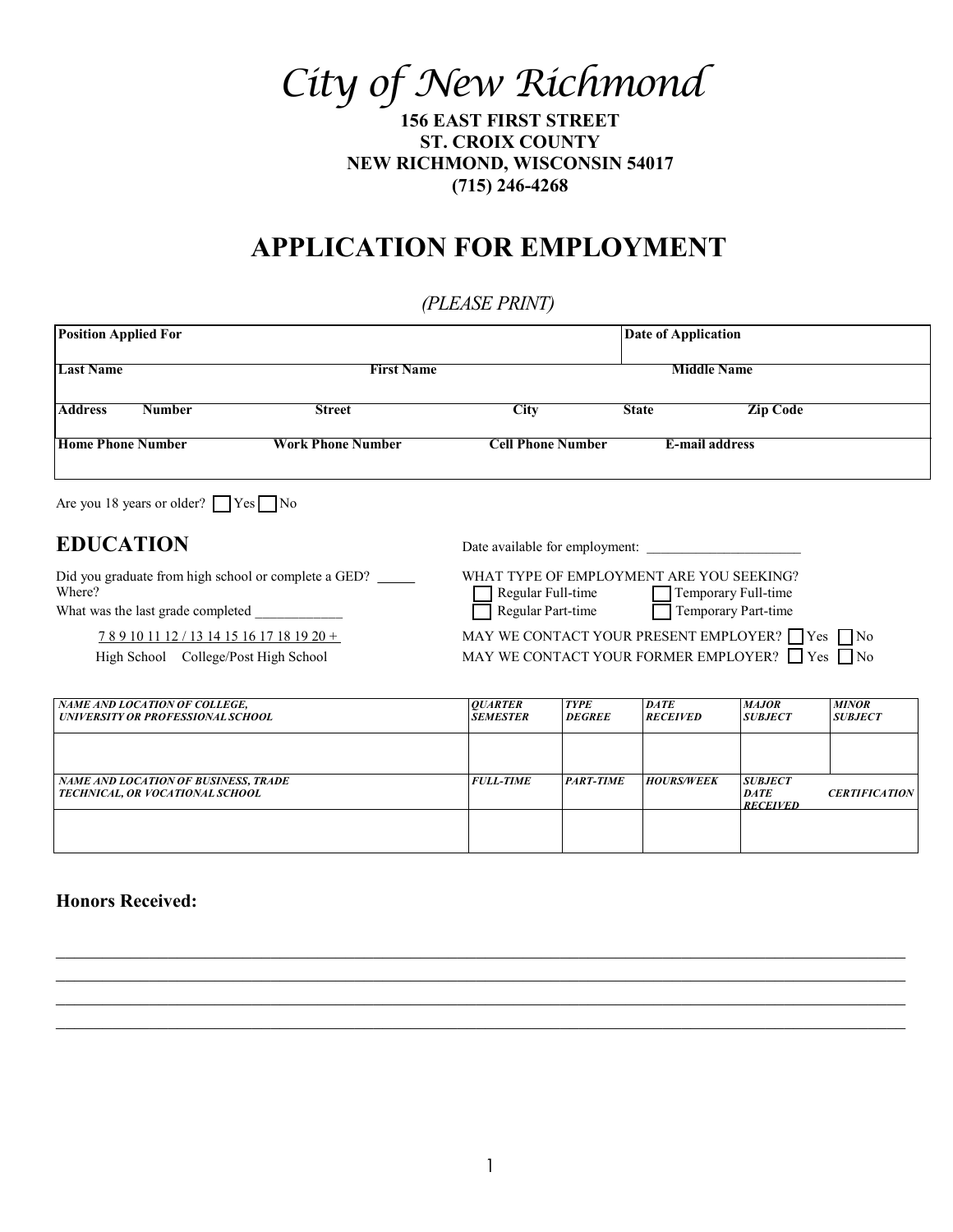### **Employment Experience**

Start with your present or most recent job. Indicate each promotional level of employment in a separate block even if it was with the same company/agency. Provide a complete description of all qualifying experience. Account for all your time.

|                                                                                                                                                                                                                                |            |                                                            |                                                                                                                                                                                                                                                                                                                                           | <b>LENGTH OF EMPLOYMENT</b>                                  |
|--------------------------------------------------------------------------------------------------------------------------------------------------------------------------------------------------------------------------------|------------|------------------------------------------------------------|-------------------------------------------------------------------------------------------------------------------------------------------------------------------------------------------------------------------------------------------------------------------------------------------------------------------------------------------|--------------------------------------------------------------|
| Employing Firm                                                                                                                                                                                                                 | Address    |                                                            |                                                                                                                                                                                                                                                                                                                                           |                                                              |
|                                                                                                                                                                                                                                |            |                                                            | $\begin{tabular}{c} \bf FROM \hspace{0.09cm} & \hspace{0.09cm} & \hspace{0.09cm} & \hspace{0.09cm} & \hspace{0.09cm} & \hspace{0.09cm} & \hspace{0.09cm} & \hspace{0.09cm} & \hspace{0.09cm} & \hspace{0.09cm} & \hspace{0.09cm} & \hspace{0.09cm} & \hspace{0.09cm} & \hspace{0.09cm} & \hspace{0.09cm} & \hspace{0.09cm} \end{tabular}$ | Year                                                         |
| Position                                                                                                                                                                                                                       | Supervisor | Telephone#                                                 |                                                                                                                                                                                                                                                                                                                                           |                                                              |
| Major Duties: 2020 Major Duties: 2020 Major Duties: 2020 Major Duties: 2020 Major Duties: 2020 Major Duties: 2020 Major Duties: 2020 Major Duties: 2020 Major Duties: 2020 Major Duties: 2020 Major Duties: 2020 Major Duties: |            |                                                            |                                                                                                                                                                                                                                                                                                                                           |                                                              |
|                                                                                                                                                                                                                                |            |                                                            |                                                                                                                                                                                                                                                                                                                                           | TOTAL<br>Years, Months                                       |
| <u> 1989 - Johann Barn, amerikan besteman besteman besteman besteman besteman besteman besteman besteman bestema</u>                                                                                                           |            |                                                            |                                                                                                                                                                                                                                                                                                                                           |                                                              |
| $\frac{1}{2}$<br>$\overline{4.5}$                                                                                                                                                                                              |            |                                                            |                                                                                                                                                                                                                                                                                                                                           | Start Salary<br>Last Salary                                  |
|                                                                                                                                                                                                                                |            |                                                            |                                                                                                                                                                                                                                                                                                                                           |                                                              |
| Number of people you supervised: Reason for leaving:<br>Machines/equipment you used:                                                                                                                                           |            |                                                            |                                                                                                                                                                                                                                                                                                                                           |                                                              |
|                                                                                                                                                                                                                                |            |                                                            | LENGTH OF EMPLOYMENT                                                                                                                                                                                                                                                                                                                      |                                                              |
| Employing Firm                                                                                                                                                                                                                 | Address    |                                                            |                                                                                                                                                                                                                                                                                                                                           |                                                              |
|                                                                                                                                                                                                                                |            |                                                            |                                                                                                                                                                                                                                                                                                                                           |                                                              |
|                                                                                                                                                                                                                                | Supervisor |                                                            |                                                                                                                                                                                                                                                                                                                                           | Year                                                         |
| Position                                                                                                                                                                                                                       |            | Telephone#                                                 |                                                                                                                                                                                                                                                                                                                                           | Year                                                         |
|                                                                                                                                                                                                                                |            |                                                            |                                                                                                                                                                                                                                                                                                                                           |                                                              |
| <u> 1989 - Johann Stein, mars an de Brasilia (b. 1989)</u>                                                                                                                                                                     |            |                                                            | TOTAL<br>Years, Months                                                                                                                                                                                                                                                                                                                    |                                                              |
| 2.                                                                                                                                                                                                                             |            |                                                            |                                                                                                                                                                                                                                                                                                                                           | Hrs/Week                                                     |
| $\frac{1}{2}$<br>$\frac{1}{2}$                                                                                                                                                                                                 |            |                                                            |                                                                                                                                                                                                                                                                                                                                           | Start Salary                                                 |
|                                                                                                                                                                                                                                |            | <u> 1989 - Johann Stein, mars an de Brasilia (b. 1989)</u> |                                                                                                                                                                                                                                                                                                                                           |                                                              |
| Number of people you supervised: Reason for leaving:<br>Machines/equipment you used:                                                                                                                                           |            |                                                            |                                                                                                                                                                                                                                                                                                                                           |                                                              |
|                                                                                                                                                                                                                                |            |                                                            |                                                                                                                                                                                                                                                                                                                                           |                                                              |
|                                                                                                                                                                                                                                |            |                                                            | LENGTH OF EMPLOYMENT                                                                                                                                                                                                                                                                                                                      |                                                              |
| Employing Firm                                                                                                                                                                                                                 | Address    |                                                            |                                                                                                                                                                                                                                                                                                                                           |                                                              |
|                                                                                                                                                                                                                                |            |                                                            |                                                                                                                                                                                                                                                                                                                                           |                                                              |
| Position                                                                                                                                                                                                                       | Supervisor | Telephone#                                                 | FROM Month<br>TO Month                                                                                                                                                                                                                                                                                                                    | Year                                                         |
|                                                                                                                                                                                                                                |            |                                                            |                                                                                                                                                                                                                                                                                                                                           | Year                                                         |
|                                                                                                                                                                                                                                |            | % of TIME                                                  |                                                                                                                                                                                                                                                                                                                                           | TOTAL<br>Years, Months                                       |
|                                                                                                                                                                                                                                |            |                                                            |                                                                                                                                                                                                                                                                                                                                           |                                                              |
| <u> 1989 - Johann Stoff, amerikansk politiker (d. 1989)</u><br>$\frac{1}{2}$                                                                                                                                                   |            |                                                            |                                                                                                                                                                                                                                                                                                                                           | Hrs/Week<br>Start Salary                                     |
| <u> 1989 - Johann Stoff, amerikansk politiker (* 1908)</u>                                                                                                                                                                     |            |                                                            |                                                                                                                                                                                                                                                                                                                                           | Last Salary                                                  |
|                                                                                                                                                                                                                                |            |                                                            |                                                                                                                                                                                                                                                                                                                                           |                                                              |
| Machines/equipment you used:                                                                                                                                                                                                   |            |                                                            |                                                                                                                                                                                                                                                                                                                                           |                                                              |
|                                                                                                                                                                                                                                |            |                                                            | LENGTH OF EMPLOYMENT                                                                                                                                                                                                                                                                                                                      |                                                              |
| Employing Firm                                                                                                                                                                                                                 | Address    |                                                            |                                                                                                                                                                                                                                                                                                                                           |                                                              |
|                                                                                                                                                                                                                                |            |                                                            | $\begin{tabular}{c} \bf FROM \\ \hline \textbf{Month} \end{tabular}$                                                                                                                                                                                                                                                                      |                                                              |
| Position                                                                                                                                                                                                                       | Supervisor | Telephone#                                                 |                                                                                                                                                                                                                                                                                                                                           | Year                                                         |
|                                                                                                                                                                                                                                |            |                                                            | Month                                                                                                                                                                                                                                                                                                                                     | Year                                                         |
|                                                                                                                                                                                                                                |            | % of TIME                                                  |                                                                                                                                                                                                                                                                                                                                           | TOTAL<br>Years, Months                                       |
| 1.<br>and the control of the control of the control of the control of the control of the control of the control of the<br>2.                                                                                                   |            |                                                            |                                                                                                                                                                                                                                                                                                                                           |                                                              |
| <u> 1989 - Johann Stoff, amerikansk politiker (d. 1989)</u><br>$\overline{3.}$ $\overline{\phantom{27.}0}$                                                                                                                     |            |                                                            | Hrs/Week                                                                                                                                                                                                                                                                                                                                  | the control of the control of the control of<br>Start Salary |
| 4. $\qquad \qquad$                                                                                                                                                                                                             |            |                                                            |                                                                                                                                                                                                                                                                                                                                           | Last Salary <b>Example 2</b> Last Salary                     |
| 5.                                                                                                                                                                                                                             |            |                                                            |                                                                                                                                                                                                                                                                                                                                           |                                                              |
| Number of people you supervised:<br>Machines/equipment you used:                                                                                                                                                               |            | Reason for leaving:                                        |                                                                                                                                                                                                                                                                                                                                           |                                                              |
|                                                                                                                                                                                                                                |            |                                                            |                                                                                                                                                                                                                                                                                                                                           |                                                              |

**ATTACH ADDITIONAL SHEETS IF NECESSARY. BE SURE TO INCLUDE ALL INFORMATION REQUESTED ABOVE.**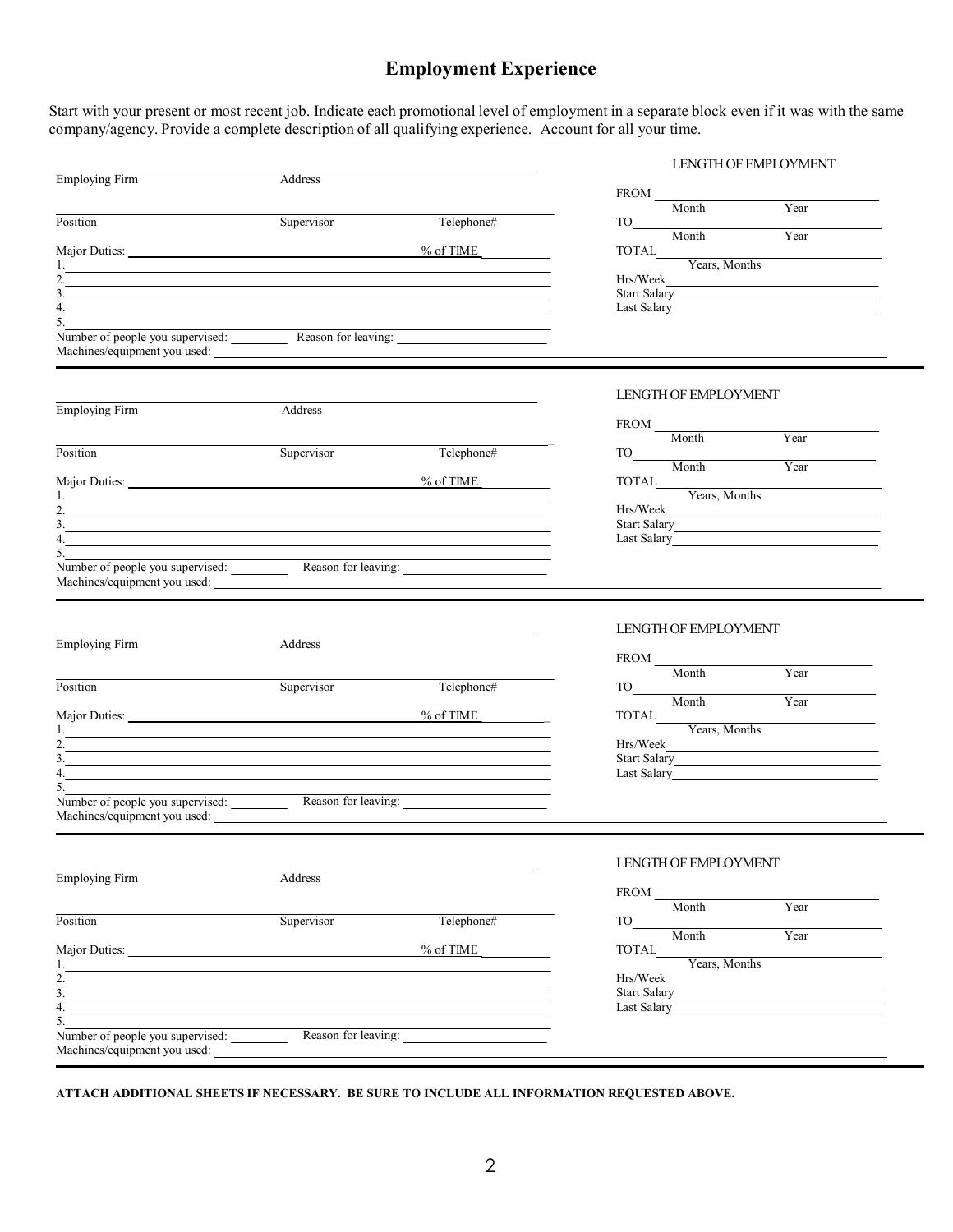#### **LIST APPROPRIATE CERTIFICATES, REGISTRATIONS OR OCCUPATIONAL LICENSES: EXPIRATION DATE**

| If the position requires a driver's license per the employment standards in the job description, please provide:                                                                              |        |
|-----------------------------------------------------------------------------------------------------------------------------------------------------------------------------------------------|--------|
|                                                                                                                                                                                               |        |
| Yes<br>Have you had any moving violations in the past five $(5)$ years<br>N <sub>o</sub>                                                                                                      |        |
| Have you ever been convicted for a violation of the law OTHER THAN a minor traffic ticket(s)<br>If yes, provide details. (Non-job related convictions do not disqualify you from employment.) |        |
|                                                                                                                                                                                               |        |
|                                                                                                                                                                                               | Class: |

## **LIST VOLUNTEER AND UNPAID WORK EXPERIENCE RELEVANT TO THE POSITION YOU ARE APPLYING FOR:**

| Hours/Week <u>New York and the set of the set of the set of the set of the set of the set of the set of the set of the set of the set of the set of the set of the set of the set of the set of the set of the set of the set of</u> | How Long |
|--------------------------------------------------------------------------------------------------------------------------------------------------------------------------------------------------------------------------------------|----------|
|                                                                                                                                                                                                                                      |          |
| Type of Work <u>example and the set of Work and the set of Work and the set of Work and the set of Work and the set of the set of the set of the set of the set of the set of the set of the set of the set of the set of the se</u> |          |
|                                                                                                                                                                                                                                      | How Long |

### **PLEASE LIST SPECIAL SKILLS RELATED TO THE WORK FOR WHICH YOU ARE APPLYING.**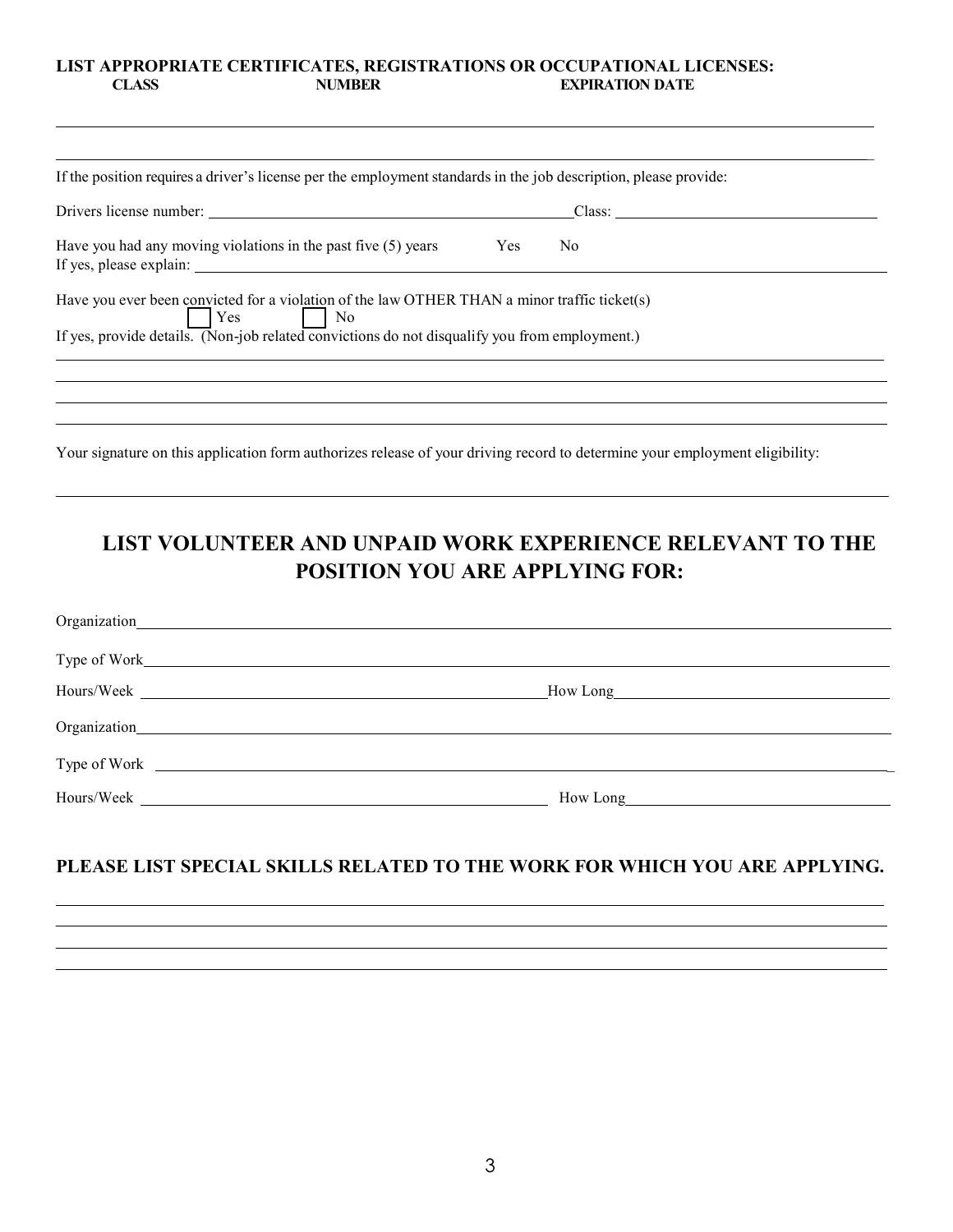#### **Activities**

List professional, trade, business or civic activities and offices held. You may exclude memberships which would reveal sex, race, religion, national origin, age, ancestry, or handicap or other protected status:

#### **References**

Give name, address and telephone number of three references who are not related to you and are not previous employers. 1.

| <u>.</u> |  |
|----------|--|
| ້        |  |

## **Applicant's Statement**

**I certify that answers given herein are true and complete to the best of my knowledge.**

**I authorize investigation of all statements contained in this application for employment as may be necessary in arriving at an employment decision.**

**This application for employment may be considered active for a period of time not to exceed 6 months. Any applicant wishing to be considered for employment beyond this time period should inquire as to whether or not applications are being accepted at that time.**

**I hereby understand and acknowledge that, unless otherwise defined by applicable law, any employment relationship with this organization is of an "at will" nature, which means that the Employee may resign at any time and the Employer may discharge Employee at any time with or without cause. It is further understood that this "at will" employment relationship may not be charged by any written document or by conduct unless such change is specifically acknowledged in writing by an authorized executive of this organization.**

**In the event of employment, I understand that false or misleading information given in my application or interview(s) may result in discharge, I understand, also, that I am required to abide by all rules and regulations of the employer.**

NAME (LAST, FIRST)

TODAY'S DATE:

THE CITY OF NEW RICHMOND IS AN EQUAL OPPORTUNITY EMPLOYER

**Policy Statement**

It Is the official policy of the City of New Richmond to provide equal employment opportunities for all qualified and qualifiable persons without regard to race, color, religious or political affiliation, sex, age, disability, sexual preference, arrest/conviction record, marital status, national origin, ancestry, or any other non-merit factors except where age, sex, or physical requirements constitute bona fide occupational qualification. This policy is applicable to all phases of employment, including but not limited to Job and placement procedures, testing, training, layoff and recall, disciplinary action, termination, and all other personnel procedures. In short, all employment decisions will be made in accord with the principles of equal employment opportunity by imposing only valid requirements for hiring and promotional opportunities.